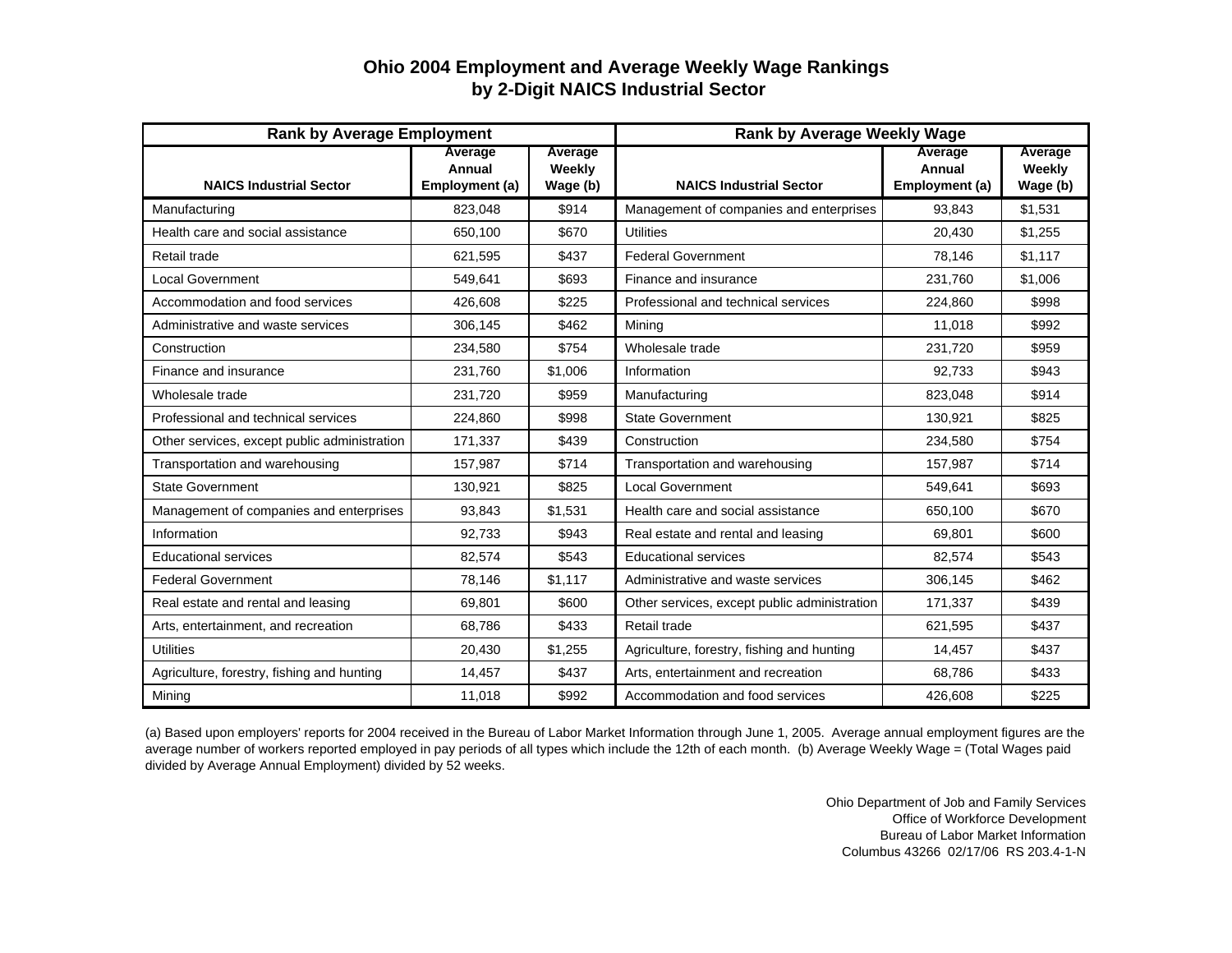## **Ohio's High Employment Industries: Top 45 Industries Ranked by Employment (3-Digit NAICS Codes)**

| <b>NAICS</b><br>Code |                                              | <b>Average Annual</b><br>Employment (a) | <b>Average Weekly</b><br>Wage (b) |
|----------------------|----------------------------------------------|-----------------------------------------|-----------------------------------|
| 722                  | <b>Industry Title</b>                        |                                         | \$217                             |
|                      | Food services and drinking places            | 392,448<br>292,651                      |                                   |
| 561<br>541           | Administrative and support services          |                                         | \$446                             |
|                      | Professional and technical services          | 224,860                                 | \$998                             |
| 622                  | <b>Hospitals</b>                             | 214,926                                 | \$749                             |
| 621                  | Ambulatory health care services              | 208,811                                 | \$865                             |
| 623                  | Nursing and residential care facilities      | 158,538                                 | \$438                             |
| 238                  | Specialty trade contractors                  | 154,363                                 | \$714                             |
| 336                  | Transportation equipment manufacturing       | 151,884                                 | \$1,141                           |
| 423                  | Merchant wholesalers, durable goods          | 128,899                                 | \$941                             |
| 452                  | General merchandise stores                   | 124,144                                 | \$338                             |
| 522                  | Credit intermediation and related activities | 117,907                                 | \$881                             |
| 332                  | Fabricated metal product manufacturing       | 116,480                                 | \$830                             |
| 445                  | Food and beverage stores                     | 107,282                                 | \$351                             |
| 524                  | Insurance carriers and related activities    | 95,353                                  | \$1,020                           |
| 551                  | Management of companies and enterprises      | 93,843                                  | \$1,531                           |
| 333                  | Machinery manufacturing                      | 83,432                                  | \$914                             |
| 611                  | <b>Educational services</b>                  | 82,574                                  | \$543                             |
| 441                  | Motor vehicle and parts dealers              | 78,541                                  | \$666                             |
| 424                  | Merchant wholesalers, nondurable goods       | 76,158                                  | \$942                             |
| 326                  | Plastics and rubber products manufacturing   | 72,361                                  | \$757                             |
| 624                  | Social assistance                            | 67,825                                  | \$362                             |
| 484                  | <b>Truck transportation</b>                  | 64,506                                  | \$753                             |
| 812                  | Personal and laundry services                | 59,936                                  | \$375                             |
| 236                  | Construction of buildings                    | 56,567                                  | \$784                             |
| 813                  | Membership associations and organizations    | 55,228                                  | \$395                             |
| 311                  | Food manufacturing                           | 54,427                                  | \$769                             |
| 331                  | Primary metal manufacturing                  | 54,230                                  | \$1,089                           |
| 444                  | Building material and garden supply stores   | 50,344                                  | \$511                             |
| 713                  | Amusements, gambling, and recreation         | 49,231                                  | \$273                             |
| 448                  | Clothing and clothing accessories stores     | 49,163                                  | \$372                             |
| 811                  | Repair and maintenance                       | 48,411                                  | \$573                             |
| 325                  | Chemical manufacturing                       | 48,288                                  | \$1,136                           |
| 531                  | Real estate                                  | 46,002                                  | \$625                             |
| 446                  | Health and personal care stores              | 44,971                                  | \$514                             |
| 453                  | Miscellaneous store retailers                | 39,413                                  | \$388                             |
| 447                  | Gasoline stations                            | 35,860                                  | \$317                             |
| 721                  | Accommodation                                | 34,160                                  | \$316                             |
| 335                  | Electrical equipment and appliance mfg.      | 34,122                                  | \$904                             |
| 327                  | Nonmetallic mineral product manufacturing    | 33,824                                  | \$873                             |
| 323                  | Printing and related support activities      | 32,934                                  | \$753                             |
| 511                  | Publishing industries, except Internet       | 32,038                                  | \$935                             |
| 517                  | Telecommunications                           | 30,788                                  | \$1,061                           |
| 492                  | Couriers and messengers                      | 28,080                                  | \$689                             |
| 339                  | Miscellaneous manufacturing                  | 27,070                                  | \$730                             |
| 451                  | Sporting goods, hobby, book and music stores | 26,835                                  | \$368                             |

(a) Based upon employers' reports for 2004 received in the Bureau of Labor Market Information through June 1, 2005. Average annual employment figures are the average number of workers reported employed in pay periods of all types which include the 12th of each month. (b) Average Weekly Wage = (Total Wages paid divided by Average Annual Employment) divided by 52 weeks.

> Ohio Department of Job and Family Services Office of Workforce Development Bureau of Labor Market Information Columbus 43266 02/17/06 RS 203.4-2-N